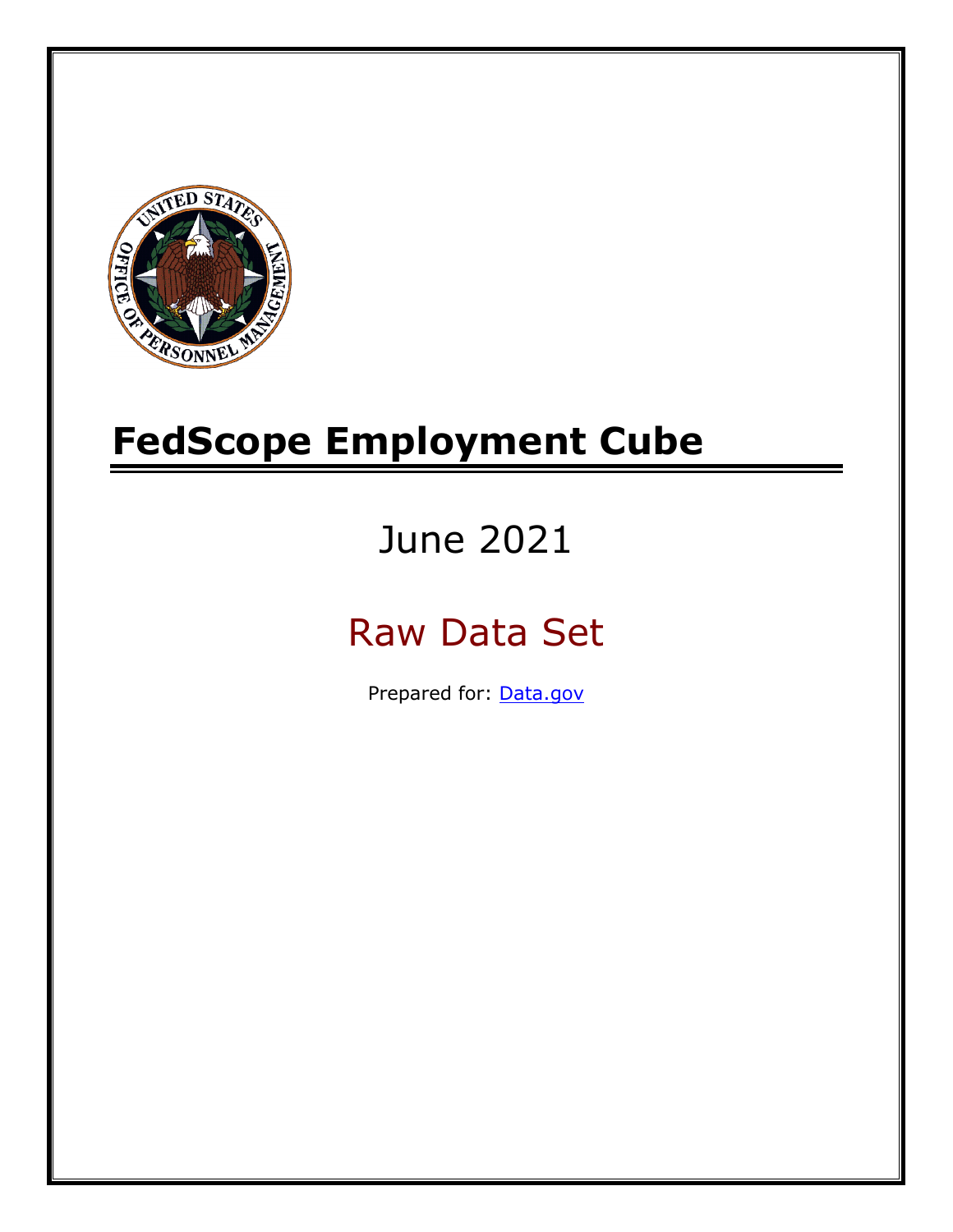FedScope Employment Cube (June 2021)

**Raw Data Set** [\(https://www.opm.gov/data/\)](https://www.opm.gov/data/)



# **Table of Contents**

| $\mathbf{1}$   | <b>OVERVIEW</b>                                | 3                                          |
|----------------|------------------------------------------------|--------------------------------------------|
| 1.1            | Purpose                                        |                                            |
| 1.2            | <b>Scope</b>                                   |                                            |
| $\overline{2}$ | <b>RAW DATA SET FILE</b>                       | $\begin{array}{c} 3 \\ 3 \\ 3 \end{array}$ |
|                | 2.1 FACTDATA                                   |                                            |
| 3              | <b>DIMENSION TRANSLATIONS FILES</b>            |                                            |
| 3.1            | Agency                                         | $\frac{5}{5}$                              |
| 3.2            | Location                                       | 6                                          |
| 3.3            | Age                                            | 6                                          |
| 3.4            | <b>Education Level</b>                         | $\overline{7}$                             |
| 3.5            | <b>General Schedule &amp; Equivalent Grade</b> | 8                                          |
| 3.6            | <b>Length of Service</b>                       | 8                                          |
| 3.7            | Occupation                                     | 9                                          |
| 3.8            | <b>Occupation Category</b>                     | 9                                          |
| 3.9            | Pay Plan & Grade                               | 10                                         |
|                | 3.10 Salary Level                              | 10                                         |
|                | 3.11 STEM Occupations                          | 11                                         |
|                | 3.12 Supervisory Status                        | 11                                         |
|                | 3.13 Type of Appointment                       | 12                                         |
|                | 3.14 Work Schedule                             | 12                                         |
|                | 3.15 Work Status                               | 13                                         |
|                | 3.16 Date                                      | 13                                         |
|                | 3.17 Employment                                | 14                                         |
|                | 3.18 Average Salary                            | 14                                         |
|                | 3.19 Average Length of Service                 | 14                                         |
| 4              | <b>DATA DEFINITIONS</b>                        | 15                                         |
| 4.1            | Agency                                         | 15                                         |
| 4.2            | Location                                       | 15                                         |
| 4.3            | Age                                            | 15                                         |
| 4.4            | <b>Education Level</b>                         | 15                                         |
| 4.5            | <b>General Schedule &amp; Equivalent Grade</b> | 15                                         |
| 4.6            | <b>Length of Service</b>                       | 15                                         |
| 4.7            | <b>Occupation</b>                              | 15                                         |
| 4.8            | <b>Occupation Category</b>                     | 15                                         |
| 4.9            | Pay Plan & Grade                               | 16                                         |
| 4.10           | <b>Salary Level</b>                            | 16                                         |
| 4.11           | <b>STEM Occupations</b>                        | 16                                         |
| 4.12           | <b>Supervisory Status</b>                      | 16                                         |
| 4.13           | <b>Type of Appointment</b>                     | 16                                         |
| 4.14           | <b>Work Schedule</b>                           | 16                                         |

**Source**: FedScope [\(https://www.fedscope.opm.gov/\)](https://www.fedscope.opm.gov/) 1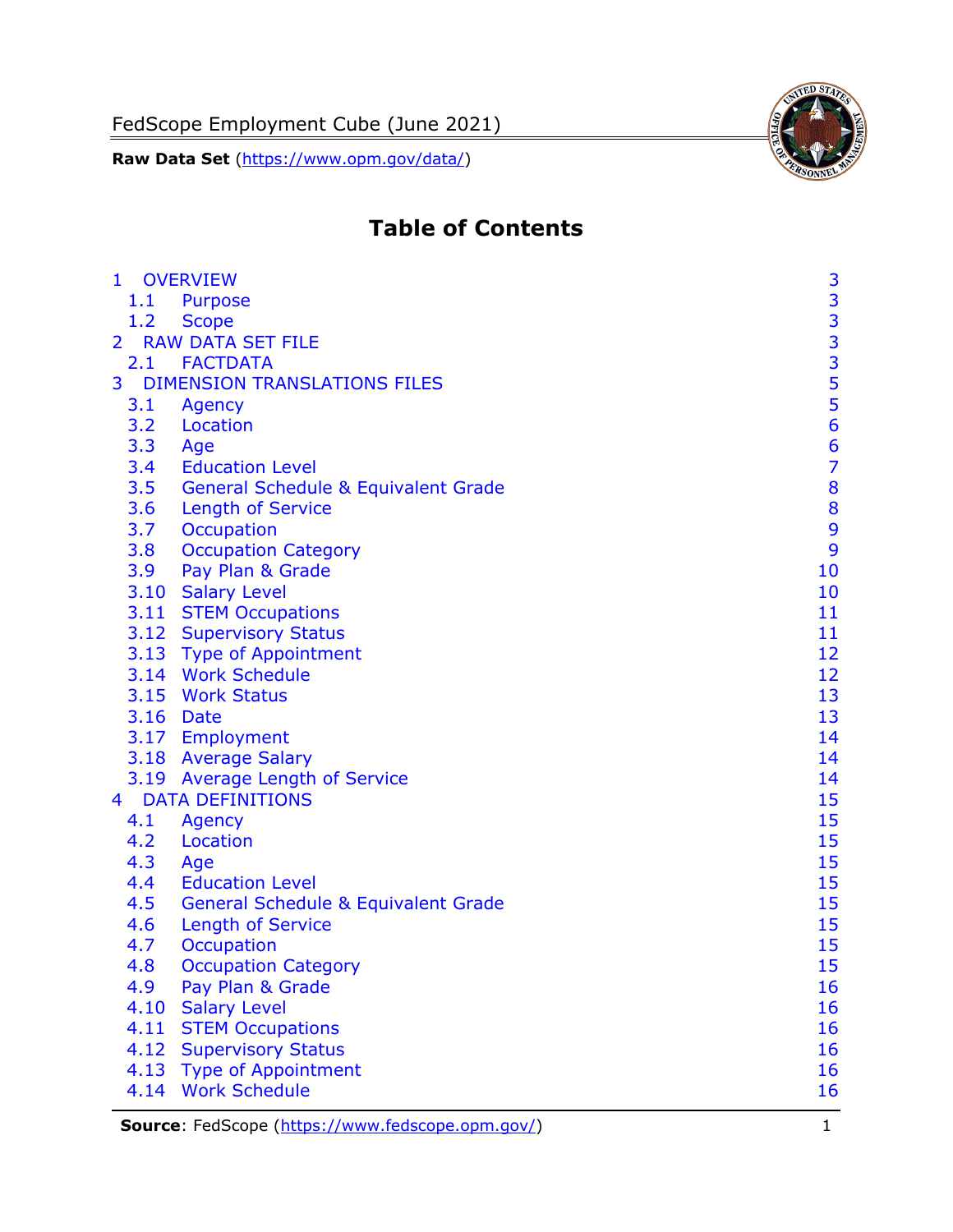FedScope Employment Cube (June 2021)

**Raw Data Set** [\(https://www.opm.gov/data/\)](https://www.opm.gov/data/)

|            | 4.15 Work Status                                    | 16 |
|------------|-----------------------------------------------------|----|
|            | 4.16 Date                                           | 16 |
|            | 4.17 Employment                                     | 17 |
|            | 4.18 Average Salary                                 | 17 |
|            | 4.19 Average Length of Service                      | 17 |
| 5 APPENDIX |                                                     | 18 |
| 5.1        | SAS Program to Read Raw Data Sets for Data Analysis | 18 |
| 5.2        | <b>FedScope General Public Web Site</b>             | 18 |
|            |                                                     |    |

# **Listing of Tables**

| Table 2.1: FACTDATA.TXT Record Layout   | 4  |
|-----------------------------------------|----|
| Table 3.1: DTagy.txt Record Layout      | 5  |
| Table 3.2: DTloc.txt Record Layout      | 6  |
| Table 3.3: DTagelvl.txt Record Layout   | 6  |
| Table 3.4: DTedlvl.txt Record Layout    | 7  |
| Table 3.5: DTgsegrd.txt Record Layout   | 8  |
| Table 3.6: DTloslvl.txt Record Layout   | 8  |
| Table 3.7: DTocc.txt Record Layout      | 9  |
| Table 3.8: DTpatco.txt Record Layout    | 9  |
| Table 3.9: DTppgrd.txt Record Layout    | 10 |
| Table 3.10: DTsallvl.txt Record Layout  | 10 |
| Table 3.11: DTstemocc.txt Record Layout | 11 |
| Table 3.12: DTsuper.txt Record Layout   | 11 |
| Table 3.13: DTtoa.txt Record Layout     | 12 |
| Table 3.14: DTwrksch.txt Record Layout  | 12 |
| Table 3.15: DTwkstat.txt Record Layout  | 13 |
| Table 3.16: DTdate.txt Record Layout    | 13 |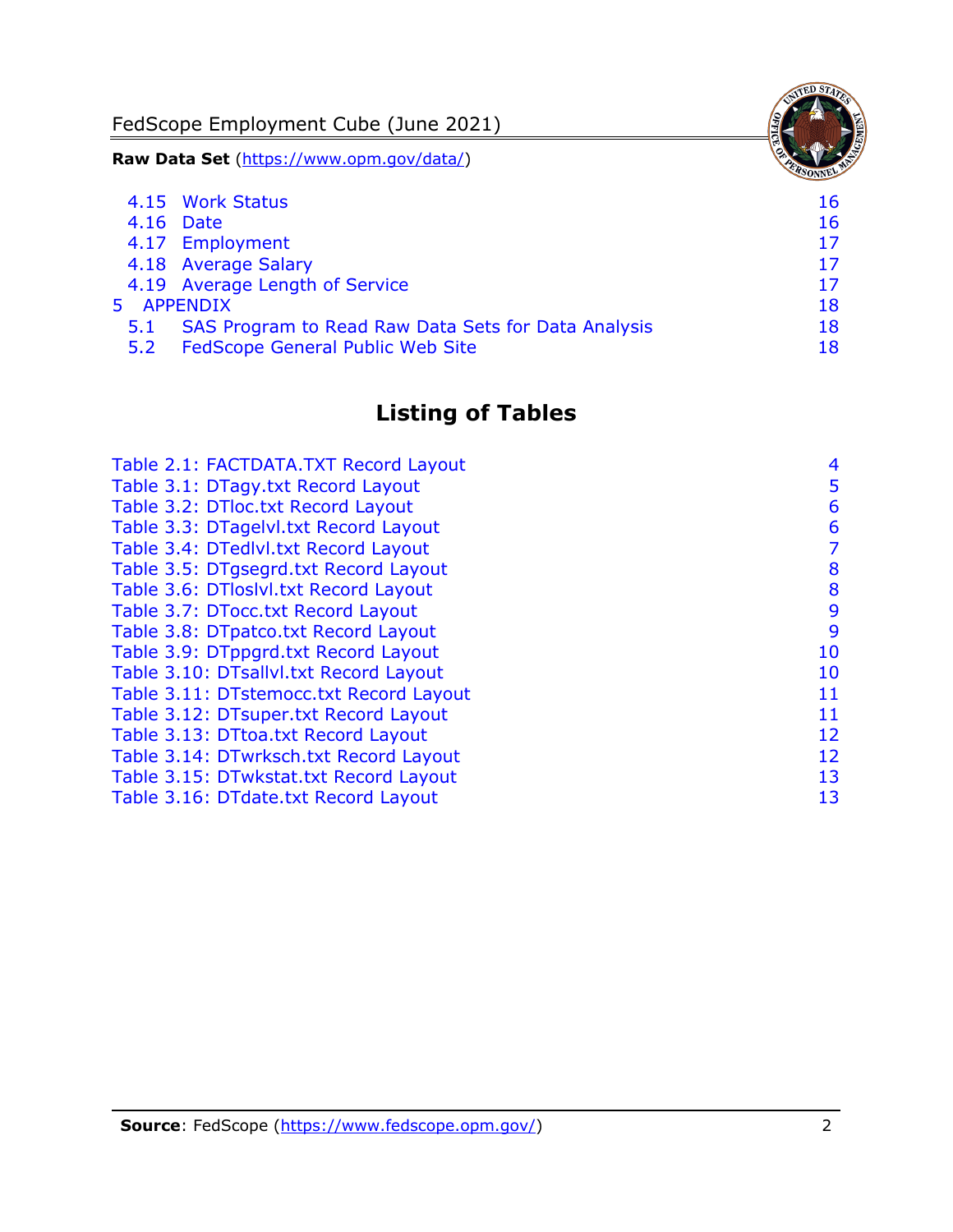

# <span id="page-3-0"></span>**1 OVERVIEW**

#### <span id="page-3-1"></span>*1.1 Purpose*

The purpose of this raw data set is to increase public access to high value, machine readable datasets generated by the U.S. Office of Personnel Management. The FedScope Employment Cube data sets are available via [https://www.opm.gov/data/.](https://www.opm.gov/data/)

### <span id="page-3-2"></span>*1.2 Scope*

The scope of this raw data set includes data elements used in the creation of the FedScope Employment Cube [\(https://www.fedscope.opm.gov/\)](https://www.fedscope.opm.gov/). **NOTE**: Starting in FY 2010, the OPM Statistical Data Mart (SDM) is the source for all FedScope data. The SDM is processed data from the Enterprise Human Resources Integration (EHRI) data warehouse. Data is processed on a quarterly basis (i.e. March, June, September and December).

# <span id="page-3-3"></span>**2 RAW DATA SET FILE**

# <span id="page-3-4"></span>*2.1 FACTDATA*

This "**delimited**" (comma separated value (**CSV**)) raw data set provides employee population data as of June 2021. Each column value is separated by a "**comma**" from the next column's value and each row starts a new record. Each record contains 20 data elements. The record layout for FACTDATA.TXT is depicted in [Table 2.1](#page-4-0) below: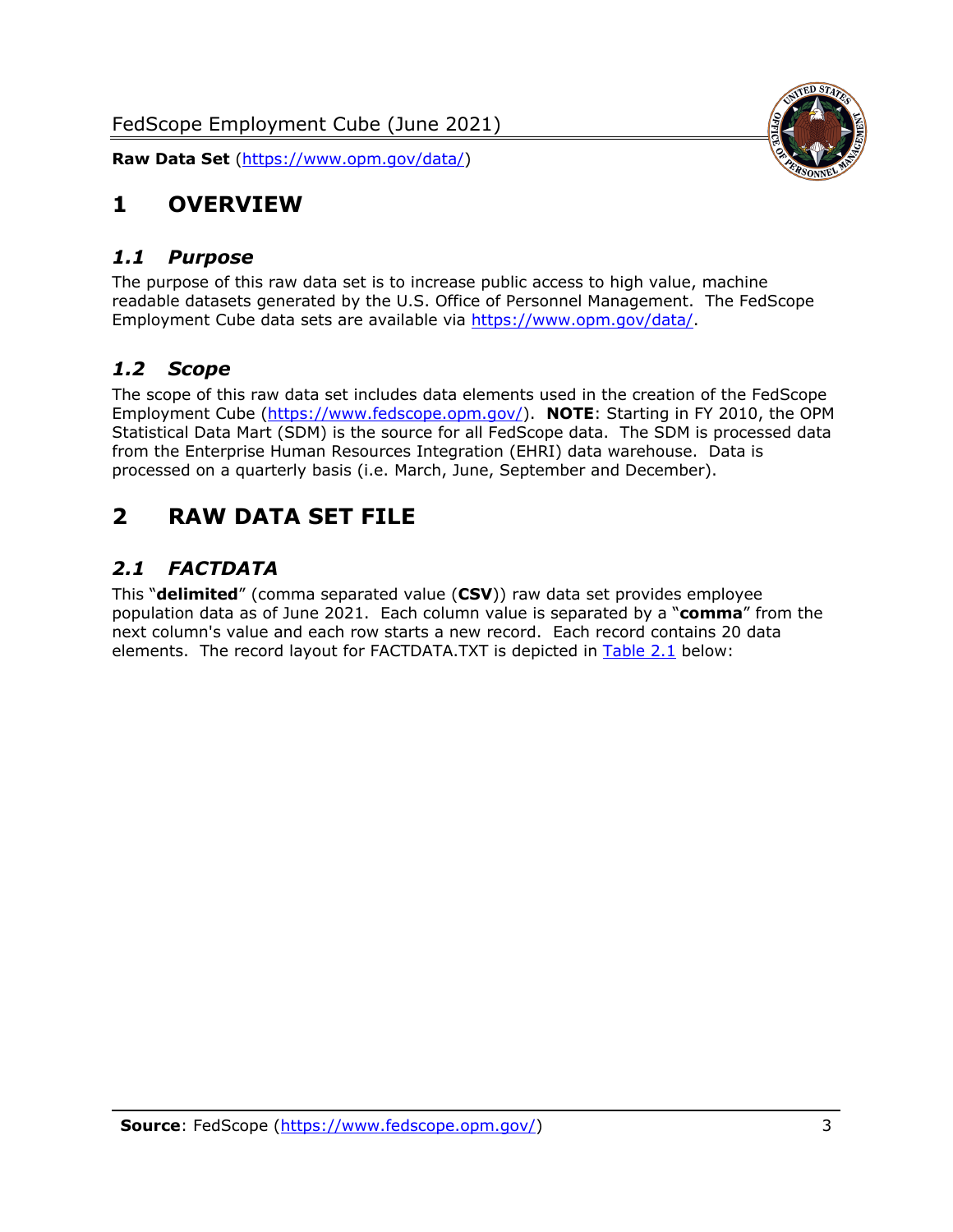

<span id="page-4-0"></span>

| <b>Data</b><br><b>Column</b> | <b>DATA ELEMENT NAME</b>            | <b>CSV</b><br><b>Column</b><br><b>Name</b> | <b>CSV</b><br><b>Column</b><br><b>Format</b> |
|------------------------------|-------------------------------------|--------------------------------------------|----------------------------------------------|
| 1                            | Agency                              | <b>AGYSUB</b>                              | <b>TEXT</b>                                  |
| $\overline{2}$               | Location                            | <b>LOC</b>                                 | <b>TEXT</b>                                  |
| 3                            | Age                                 | <b>AGELVL</b>                              | <b>TEXT</b>                                  |
| $\overline{4}$               | <b>Education Level</b>              | <b>EDLVL</b>                               | <b>TEXT</b>                                  |
| 5                            | General Schedule & Equivalent Grade | <b>GSEGRD</b>                              | <b>TEXT</b>                                  |
| 6                            | Length of Service                   | <b>LOSLVL</b>                              | <b>TEXT</b>                                  |
| 7                            | Occupation                          | <b>OCC</b>                                 | <b>TEXT</b>                                  |
| 8                            | <b>Occupation Category</b>          | <b>PATCO</b>                               | <b>TEXT</b>                                  |
| 9                            | Pay Plan & Grade                    | <b>PPGRD</b>                               | <b>TEXT</b>                                  |
| 10                           | Salary Level                        | <b>SALLVL</b>                              | <b>TEXT</b>                                  |
| 11                           | <b>STEM Occupations</b>             | <b>STEMOCC</b>                             | <b>TEXT</b>                                  |
| 12                           | <b>Supervisory Status</b>           | <b>SUPERVIS</b>                            | <b>TEXT</b>                                  |
| 13                           | Type of Appointment                 | <b>TOA</b>                                 | <b>TEXT</b>                                  |
| 14                           | Work Schedule                       | <b>WORKSCH</b>                             | <b>TEXT</b>                                  |
| 15                           | <b>Work Status</b>                  | <b>WORKSTAT</b>                            | <b>TEXT</b>                                  |
| 16                           | Date (e.g. 202106)                  | <b>DATECODE</b>                            | <b>TEXT</b>                                  |
| 17                           | Employment                          | <b>EMPLOYMENT</b>                          | <b>NUMERIC</b>                               |
| 18                           | Average Salary                      | <b>SALARY</b>                              | <b>NUMERIC</b>                               |
| 19                           | Average Length of Service           | <b>LOS</b>                                 | <b>NUMERIC</b>                               |
|                              | <b>Total Records: 2,188,923</b>     |                                            |                                              |

#### **Table 2.1: FACTDATA.TXT Record Layout**

**NOTE**: If importing this table (data set) into Excel, change the "column data format" for columns 1-17 from "General" to "Text". Columns 18-20 can be imported as "General" data format. In Excel, the "General" data format converts numeric values to numbers. Columns 1-17 are TEXT fields; Columns 18-20 are NUMERIC fields.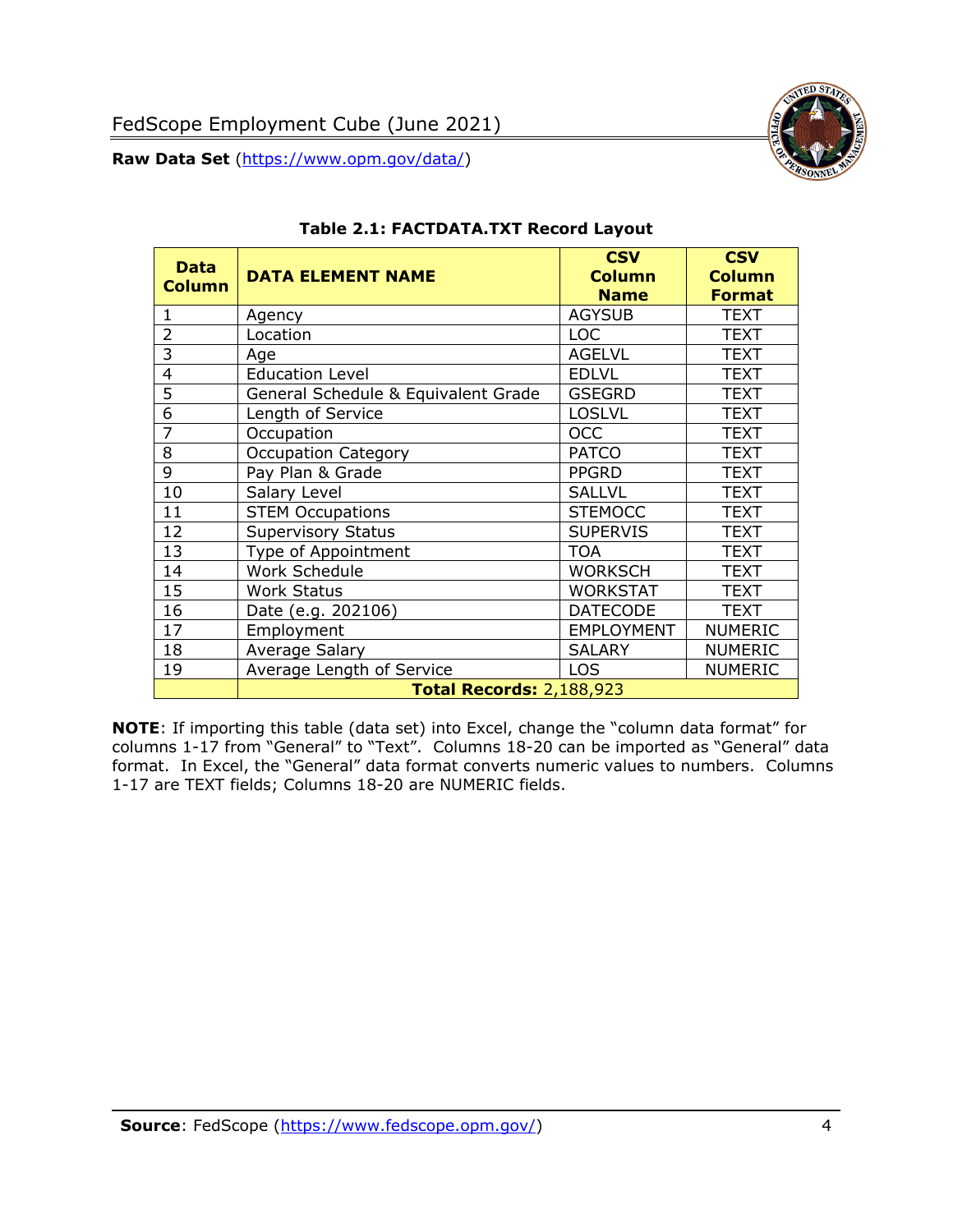

# <span id="page-5-0"></span>**3 DIMENSION TRANSLATIONS FILES**

## <span id="page-5-1"></span>*3.1 Agency*

This "**delimited**" (comma separated value (**CSV**)) data file provides translations for the agency data element contained in the employee population data file (FACTDATA.TXT). See [Table 2.1.](#page-4-0) Each column value is separated by a "**comma**" from the next column's value and each row starts a new record. Each record contains 6 data elements. The record layout for DTagy.txt is depicted in **[Table 3.1](#page-5-2)** below:

<span id="page-5-2"></span>

| <b>Data</b><br><b>Column</b> | <b>DATA ELEMENT NAME</b>       | <b>CSV</b><br><b>Column</b><br><b>Name</b> | <b>CSV</b><br><b>Column</b><br><b>Format</b> |
|------------------------------|--------------------------------|--------------------------------------------|----------------------------------------------|
|                              | Agency Type                    | <b>AGYTYP</b>                              | <b>TEXT</b>                                  |
|                              | <b>Agency Type Translation</b> | <b>AGYTYPT</b>                             | <b>TEXT</b>                                  |
| २                            | Agency                         | AGY                                        | <b>TEXT</b>                                  |
|                              | <b>Agency Translation</b>      | <b>AGYT</b>                                | <b>TEXT</b>                                  |
|                              | Agency Sub element             | <b>AGYSUB</b>                              | <b>TEXT</b>                                  |
| 6                            | Agency Sub element Translation | <b>AGYSUBT</b>                             | <b>TEXT</b>                                  |
| <b>Total Records: 537</b>    |                                |                                            |                                              |

#### **Table 3.1: DTagy.txt Record Layout**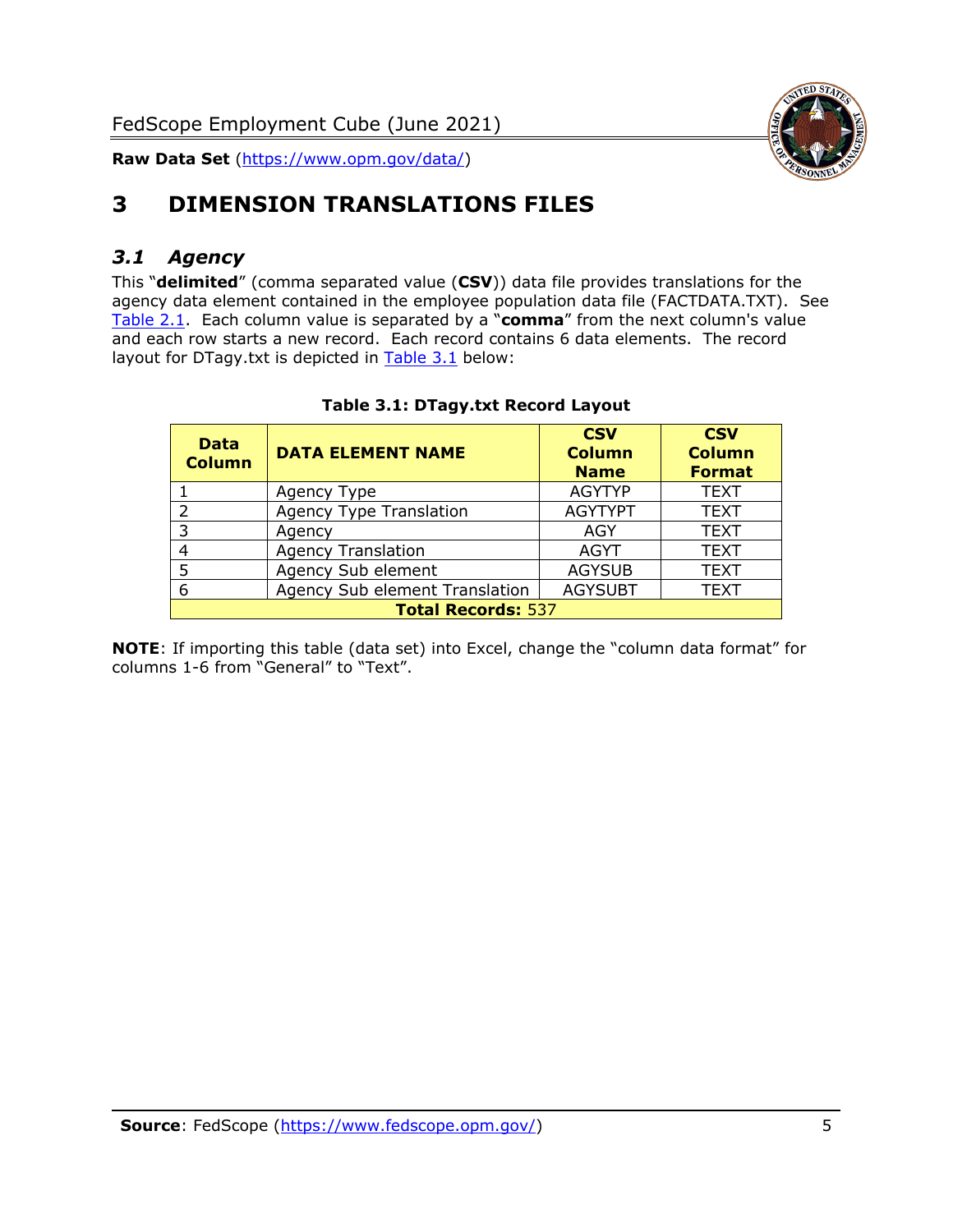<span id="page-6-0"></span>

This "**delimited**" (comma separated value (**CSV**)) data file provides translations for the location data element contained in the employee population data file (FACTDATA.TXT). See [Table 2.1.](#page-4-0) Each column value is separated by a "**comma**" from the next column's value and each row starts a new record. Each record contains 4 data elements. The record layout for DTloc.txt is depicted in [Table 3.2](#page-6-2) below:

<span id="page-6-2"></span>

| <b>Data</b><br><b>Column</b> | <b>DATA ELEMENT NAME</b>         | <b>CSV</b><br><b>Column</b><br><b>Name</b> | <b>CSV</b><br><b>Column</b><br><b>Format</b> |
|------------------------------|----------------------------------|--------------------------------------------|----------------------------------------------|
|                              | Location Type                    | <b>LOCTYP</b>                              | <b>TEXT</b>                                  |
|                              | <b>Location Type Translation</b> | <b>LOCTYPT</b>                             | <b>TEXT</b>                                  |
|                              | State/Country                    | <b>LOC</b>                                 | <b>TEXT</b>                                  |
|                              | <b>State/Country Translation</b> | LOCT                                       | <b>TEXT</b>                                  |
| <b>Total Records: 227</b>    |                                  |                                            |                                              |

**Table 3.2: DTloc.txt Record Layout**

**NOTE**: If importing this table (data set) into Excel, change the "column data format" for columns 1-4 from "General" to "Text".

## <span id="page-6-1"></span>*3.3 Age*

This "**delimited**" (comma separated value (**CSV**)) data file provides translations for the age data element contained in the employee population data file (FACTDATA.TXT). See Table [2.1.](#page-4-0) Each column value is separated by a "**comma**" from the next column's value and each row starts a new record. Each record contains 2 data elements. The record layout for DTagelvl.txt is depicted in [Table 3.3](#page-6-3) below:

<span id="page-6-3"></span>

| <b>Data</b><br><b>Column</b> | <b>DATA ELEMENT NAME</b> | <b>CSV</b><br><b>Column</b><br><b>Name</b> | <b>CSV</b><br><b>Column</b><br><b>Format</b> |
|------------------------------|--------------------------|--------------------------------------------|----------------------------------------------|
|                              | Age                      | AGELVL                                     | TFXT                                         |
|                              | Age Translation          | AGEL VLT                                   | TFXT                                         |
| <b>Total Records: 12</b>     |                          |                                            |                                              |

#### **Table 3.3: DTagelvl.txt Record Layout**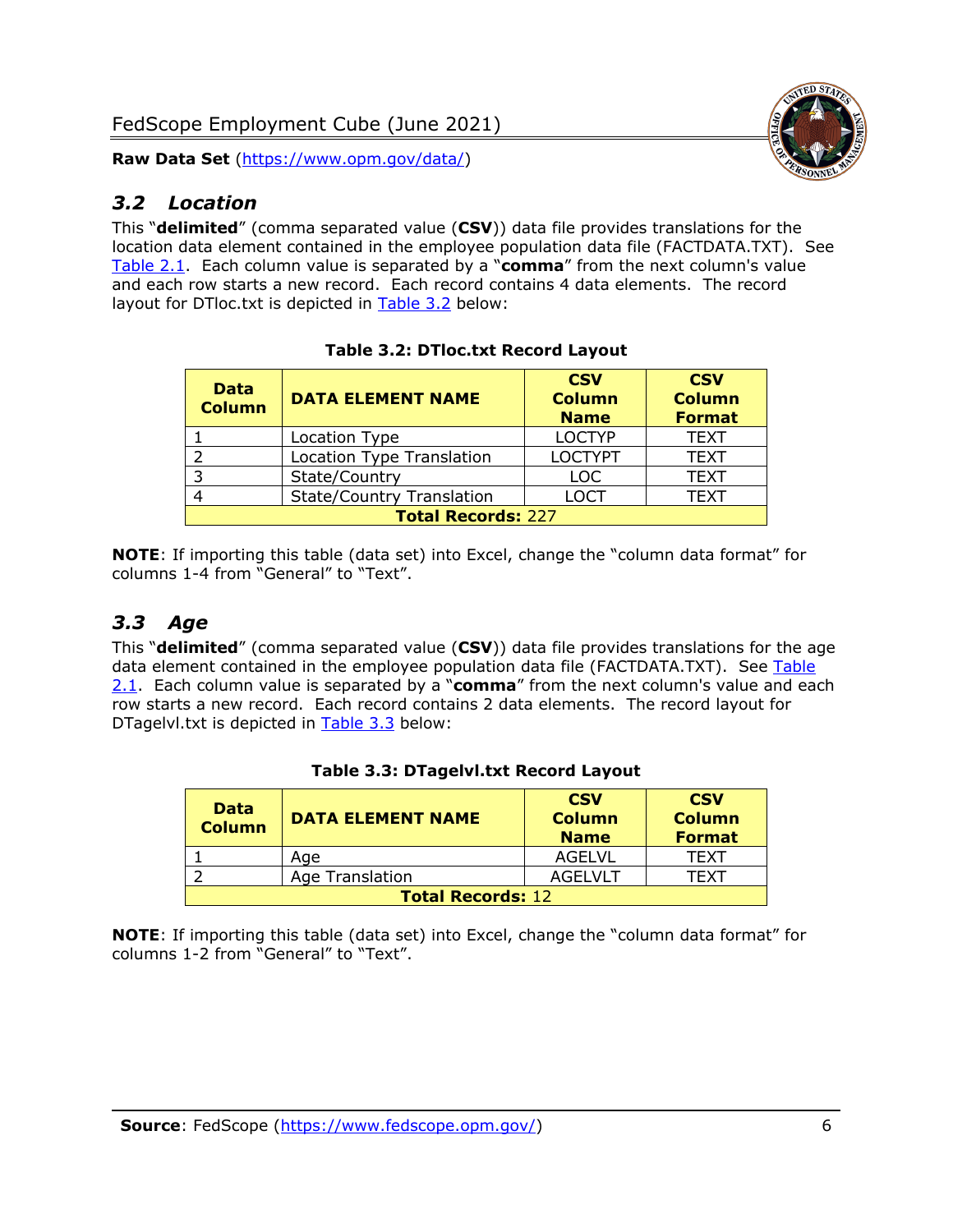

# <span id="page-7-0"></span>*3.4 Education Level*

This "**delimited**" (comma separated value (**CSV**)) data file provides translations for the education level data element contained in the employee population data file (FACTDATA.TXT). See [Table 2.1.](#page-4-0) Each column value is separated by a "**comma**" from the next column's value and each row starts a new record. Each record contains 4 data elements. The record layout for DTedlvl.txt is depicted in [Table 3.4](#page-7-1) below:

<span id="page-7-1"></span>

| <b>Data</b><br><b>Column</b> | <b>DATA ELEMENT NAME</b>                | <b>CSV</b><br><b>Column</b><br><b>Name</b> | <b>CSV</b><br><b>Column</b><br><b>Format</b> |
|------------------------------|-----------------------------------------|--------------------------------------------|----------------------------------------------|
|                              | <b>Education Level Type</b>             | <b>EDLVLTYP</b>                            | <b>TEXT</b>                                  |
|                              | <b>Education Level Type Translation</b> | <b>EDLVLTYPT</b>                           | <b>TEXT</b>                                  |
| 3                            | <b>Education Level</b>                  | <b>EDLVL</b>                               | <b>TEXT</b>                                  |
|                              | <b>Education Level Translation</b>      | <b>EDLVLT</b>                              | <b>TEXT</b>                                  |
| <b>Total Records: 24</b>     |                                         |                                            |                                              |

#### **Table 3.4: DTedlvl.txt Record Layout**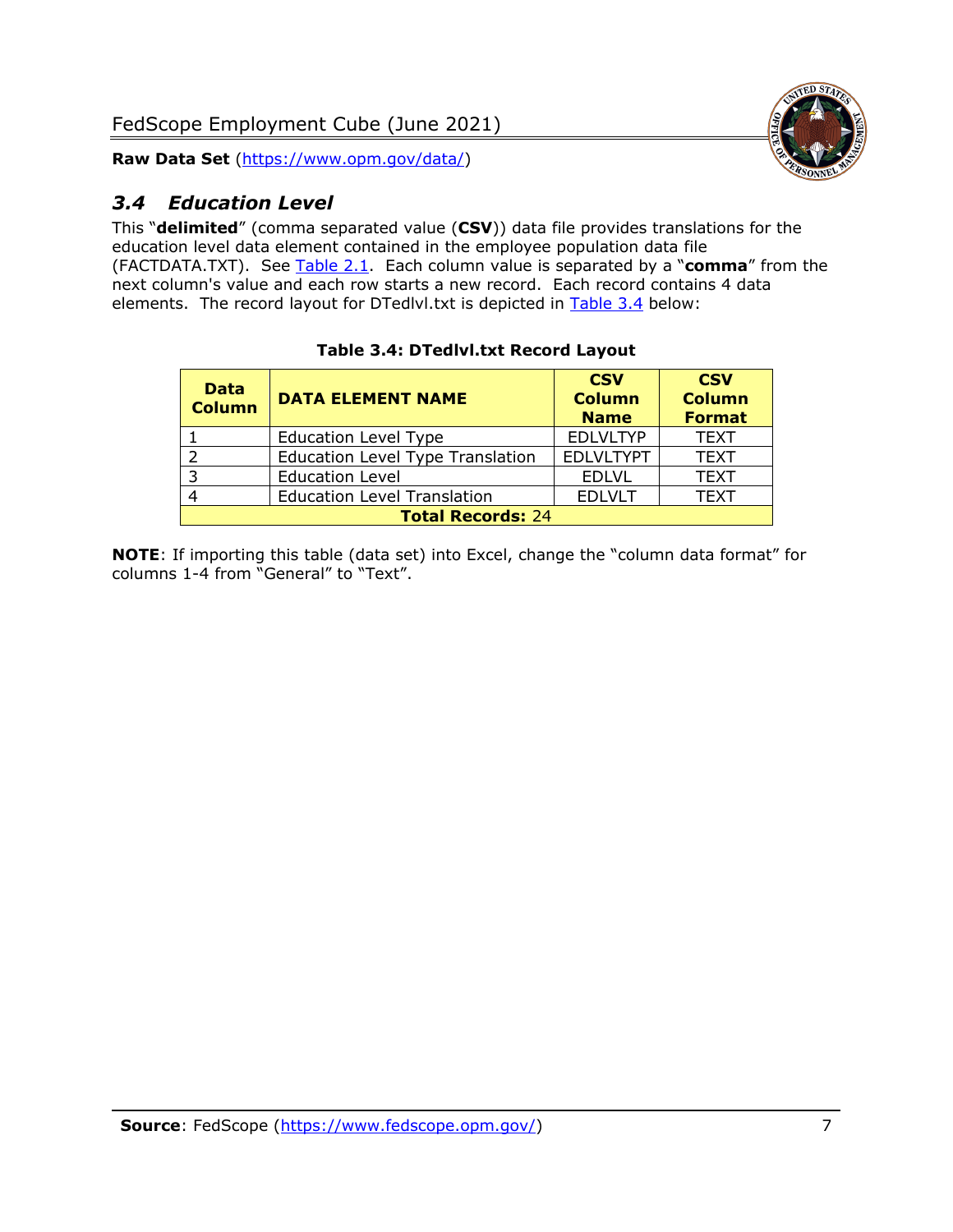

### <span id="page-8-0"></span>*3.5 General Schedule & Equivalent Grade*

This "**delimited**" (comma separated value (**CSV**)) data file provides translations for the general schedule & equivalent grade data element contained in the employee population data file (FACTDATA.TXT). See [Table 2.1.](#page-4-0) Each column value is separated by a "**comma**" from the next column's value and each row starts a new record. Each record contains 1 data element. The record layout for DTgsegrd.txt is depicted in [Table 3.5](#page-8-2) below:

#### **Table 3.5: DTgsegrd.txt Record Layout**

<span id="page-8-2"></span>

| Data<br><b>Column</b>    | <b>DATA ELEMENT NAME</b>            | <b>CSV</b><br><b>Column</b><br><b>Name</b> | <b>CSV</b><br><b>Column</b><br><b>Format</b> |
|--------------------------|-------------------------------------|--------------------------------------------|----------------------------------------------|
|                          | General Schedule & Equivalent Grade | GSEGRD                                     | TFXT                                         |
| <b>Total Records: 17</b> |                                     |                                            |                                              |

**NOTE**: If importing this table (data set) into Excel, change the "column data format" for column 1-from "General" to "Text".

### <span id="page-8-1"></span>*3.6 Length of Service*

This "**delimited**" (comma separated value (**CSV**)) data file provides translations for the length of service data element contained in the employee population data file (FACTDATA.TXT). See [Table 2.1.](#page-4-0) Each column value is separated by a "**comma**" from the next column's value and each row starts a new record. Each record contains 2 data elements. The record layout for DTloslvl.txt is depicted in [Table 3.6](#page-8-3) below:

#### **Table 3.6: DTloslvl.txt Record Layout**

<span id="page-8-3"></span>

| <b>Data</b><br><b>Column</b> | <b>DATA ELEMENT NAME</b>      | <b>CSV</b><br><b>Column</b><br><b>Name</b> | <b>CSV</b><br><b>Column</b><br><b>Format</b> |
|------------------------------|-------------------------------|--------------------------------------------|----------------------------------------------|
|                              | Length of Service             | <b>LOSLVL</b>                              | TEXT                                         |
|                              | Length of Service Translation | <b>LOSLVLT</b>                             | TEXT                                         |
| <b>Total Records: 11</b>     |                               |                                            |                                              |

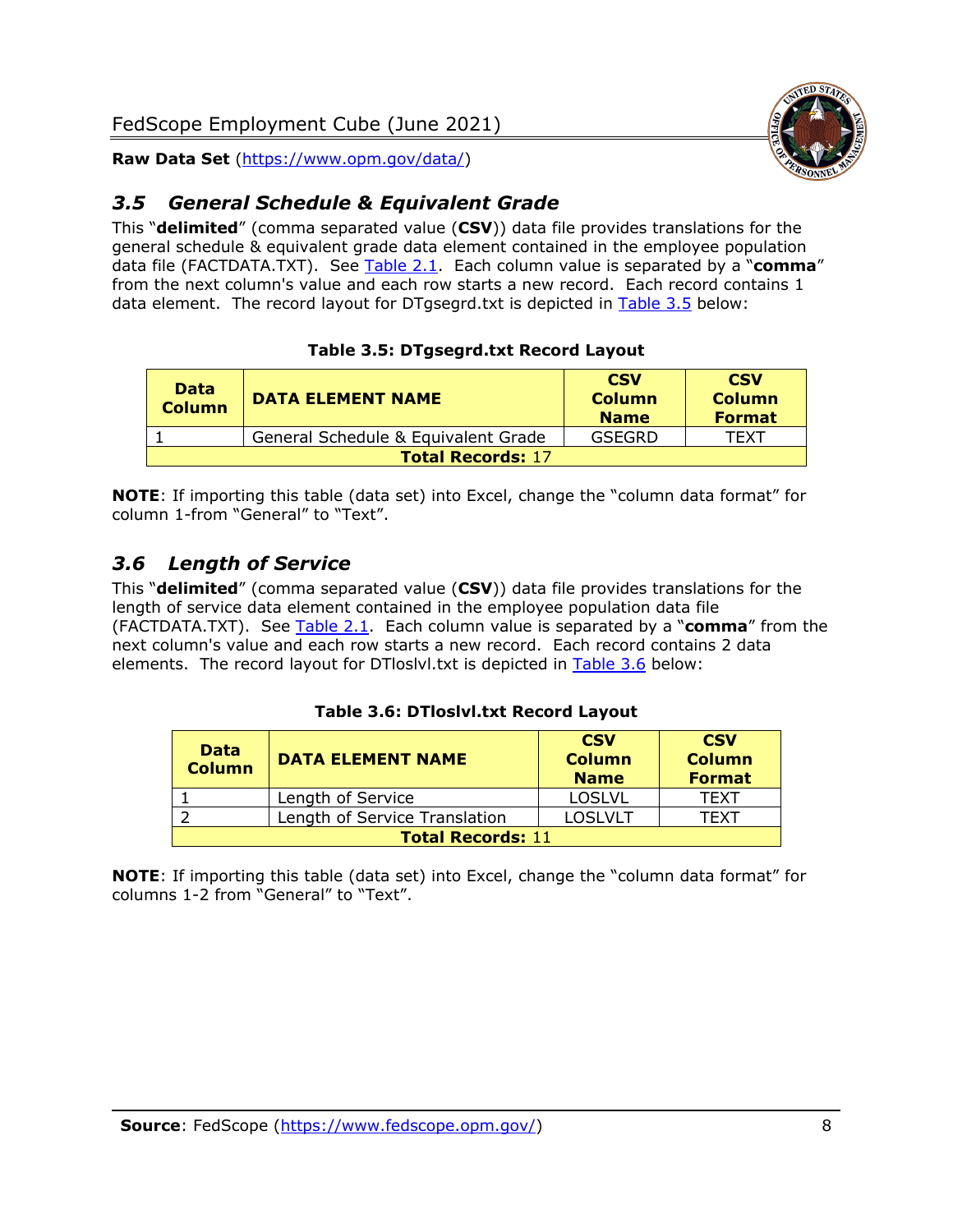# <span id="page-9-0"></span>*3.7 Occupation*

This "**delimited**" (comma separated value (**CSV**)) data file provides translations for the occupation data element contained in the employee population data file (FACTDATA.TXT). See [Table 2.1.](#page-4-0) Each column value is separated by a "**comma**" from the next column's value and each row starts a new record. Each record contains 6 data elements. The record layout for DTocc.txt is depicted in [Table 3.7](#page-9-2) below:

<span id="page-9-2"></span>

| <b>Data</b><br><b>Column</b> | <b>DATA ELEMENT NAME</b>             | <b>CSV</b><br><b>Column</b><br><b>Name</b> | <b>CSV</b><br><b>Column</b><br><b>Format</b> |
|------------------------------|--------------------------------------|--------------------------------------------|----------------------------------------------|
|                              | Occupation Type                      | <b>OCCTYP</b>                              | <b>TEXT</b>                                  |
| 2                            | Occupation Type Translation          | <b>OCCTYPT</b>                             | <b>TEXT</b>                                  |
| 3                            | <b>Occupation Family</b>             | <b>OCCFAM</b>                              | <b>TEXT</b>                                  |
| 4                            | <b>Occupation Family Translation</b> | <b>OCCFAMT</b>                             | <b>TEXT</b>                                  |
| 5                            | Occupation                           | <b>OCC</b>                                 | <b>TEXT</b>                                  |
| 6                            | <b>Occupation Translation</b>        | <b>OCCT</b>                                | <b>TEXT</b>                                  |
| <b>Total Records: 670</b>    |                                      |                                            |                                              |

| <b>Table 3.7: DTocc.txt Record Layout</b> |  |
|-------------------------------------------|--|
|-------------------------------------------|--|

**NOTE**: If importing this table (data set) into Excel, change the "column data format" for columns 1-6 from "General" to "Text".

#### <span id="page-9-1"></span>*3.8 Occupation Category*

This "**delimited**" (comma separated value (**CSV**)) data file provides translations for the occupation category data element contained in the employee population data file (FACTDATA.TXT). See [Table 2.1.](#page-4-0) Each column value is separated by a "**comma**" from the next column's value and each row starts a new record. Each record contains 2 data elements. The record layout for DTpatco.txt is depicted in [Table 3.8](#page-9-3) below:

<span id="page-9-3"></span>

| <b>Data</b><br><b>Column</b> | <b>DATA ELEMENT NAME</b>               | <b>CSV</b><br><b>Column</b><br><b>Name</b> | <b>CSV</b><br><b>Column</b><br><b>Format</b> |
|------------------------------|----------------------------------------|--------------------------------------------|----------------------------------------------|
|                              | <b>Occupation Category</b>             | <b>PATCO</b>                               | <b>TEXT</b>                                  |
|                              | <b>Occupation Category Translation</b> | <b>PATCOT</b>                              | <b>TFXT</b>                                  |
| <b>Total Records: 7</b>      |                                        |                                            |                                              |

#### **Table 3.8: DTpatco.txt Record Layout**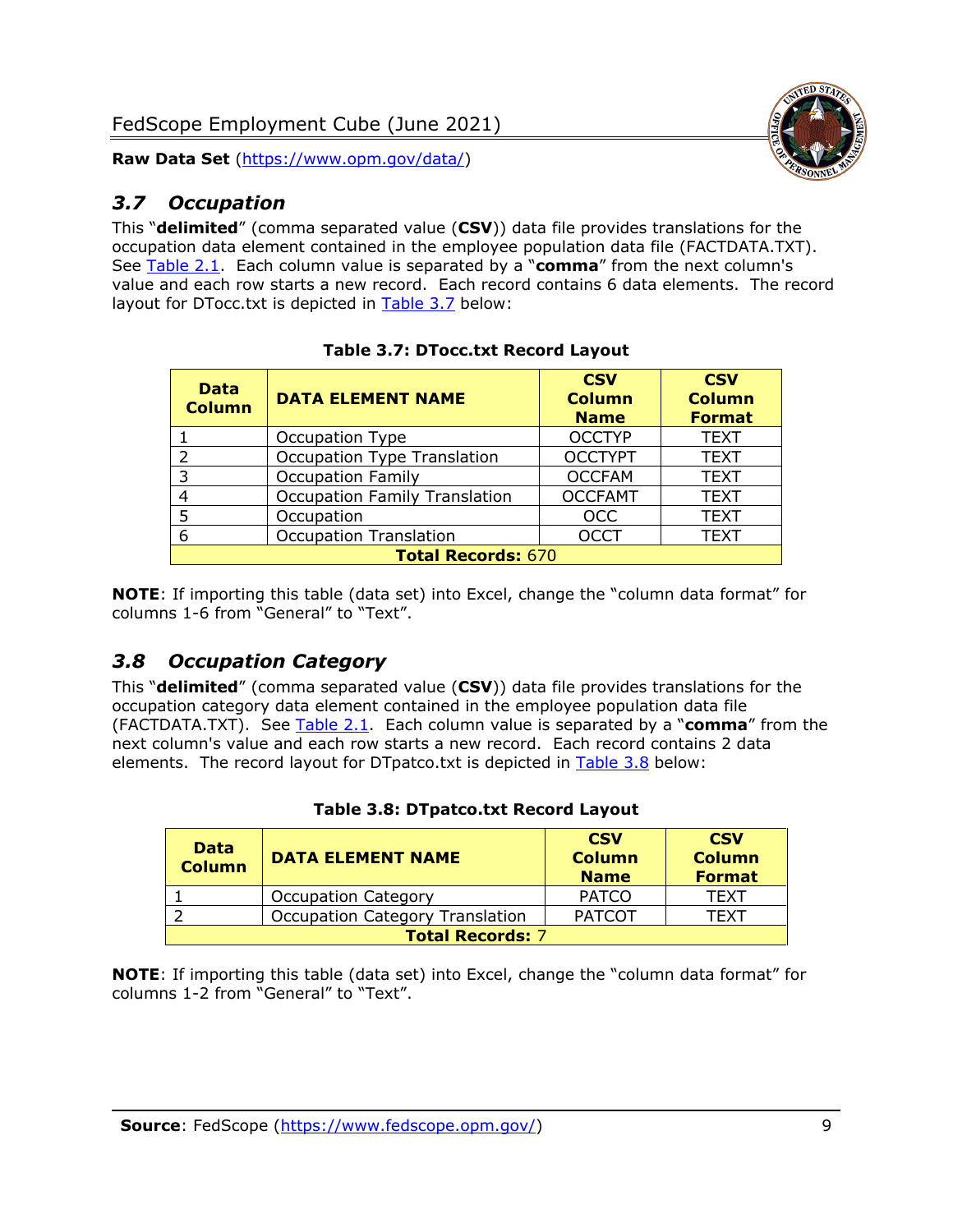

### <span id="page-10-0"></span>*3.9 Pay Plan & Grade*

This "**delimited**" (comma separated value (**CSV**)) data file provides translations for the pay plan & grade data element contained in the employee population data file (FACTDATA.TXT). See [Table 2.1.](#page-4-0) Each column value is separated by a "**comma**" from the next column's value and each row starts a new record. Each record contains 7 data elements. The record layout for DTppgrd.txt is depicted in [Table 3.9](#page-10-2) below:

<span id="page-10-2"></span>

| <b>Data</b><br><b>Column</b> | <b>DATA ELEMENT NAME</b>   | <b>CSV</b><br><b>Column</b><br><b>Name</b> | <b>CSV</b><br><b>Column</b><br><b>Format</b> |
|------------------------------|----------------------------|--------------------------------------------|----------------------------------------------|
|                              | Pay Plan Type              | <b>PPTYP</b>                               | <b>TEXT</b>                                  |
| 2                            | Pay Plan Type Translation  | <b>PPTYPT</b>                              | <b>TEXT</b>                                  |
| 3                            | Pay Plan Group             | <b>PPGROUP</b>                             | <b>TEXT</b>                                  |
| 4                            | Pay Plan Group Translation | <b>PPGROUPT</b>                            | <b>TEXT</b>                                  |
| 5                            | Pay Plan                   | <b>PAYPLAN</b>                             | <b>TEXT</b>                                  |
| 6                            | Pay Plan Translation       | <b>PAYPLANT</b>                            | <b>TEXT</b>                                  |
| $\overline{ }$               | Pay Plan & Grade           | <b>PPGRD</b>                               | <b>TEXT</b>                                  |
| Total Records: 1,027         |                            |                                            |                                              |

#### **Table 3.9: DTppgrd.txt Record Layout**

**NOTE**: If importing this table (data set) into Excel, change the "column data format" for columns 1-7 from "General" to "Text".

#### <span id="page-10-1"></span>*3.10 Salary Level*

This "**delimited**" (comma separated value (**CSV**)) data file provides translations for the salary level data element contained in the employee population data file (FACTDATA.TXT). See [Table 2.1.](#page-4-0) Each column value is separated by a "**comma**" from the next column's value and each row starts a new record. Each record contains 2 data elements. The record layout for DTsallvl.txt is depicted in [Table 3.10](#page-10-3) below:

<span id="page-10-3"></span>

| <b>Data</b><br><b>Column</b> | <b>DATA ELEMENT NAME</b>        | <b>CSV</b><br><b>Column</b><br><b>Name</b> | <b>CSV</b><br><b>Column</b><br><b>Format</b> |
|------------------------------|---------------------------------|--------------------------------------------|----------------------------------------------|
|                              | Salary Level                    | <b>SALLVL</b>                              | <b>TFXT</b>                                  |
|                              | <b>Salary Level Translation</b> | SALLVLT                                    | TFXT                                         |
| <b>Total Records: 26</b>     |                                 |                                            |                                              |

|  |  | Table 3.10: DTsallvl.txt Record Layout |  |  |
|--|--|----------------------------------------|--|--|
|--|--|----------------------------------------|--|--|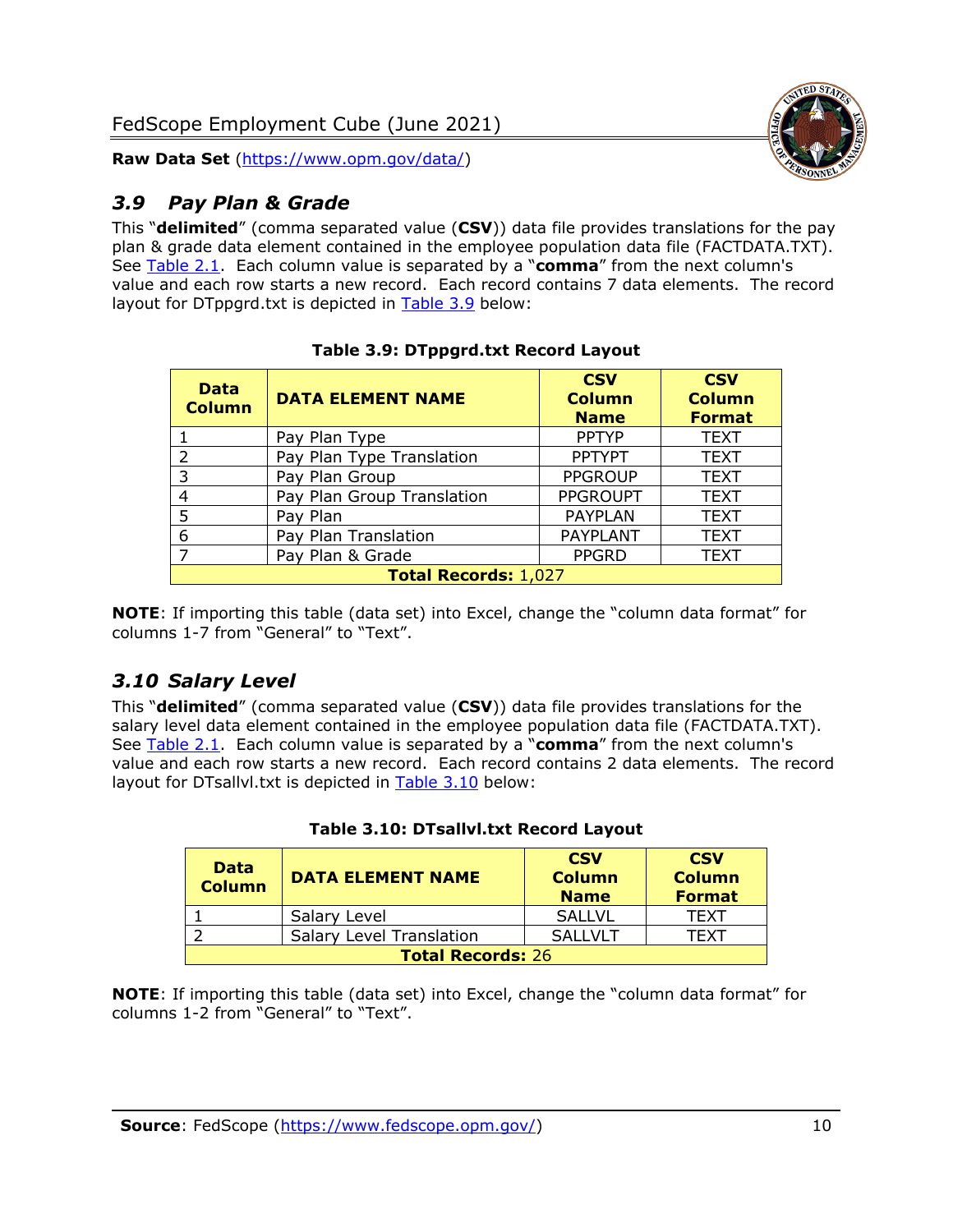

#### <span id="page-11-0"></span>*3.11 STEM Occupations*

This "**delimited**" (comma separated value (**CSV**)) data file provides translations for the STEM occupations data element contained in the employee population data file (FACTDATA.TXT). See [Table 2.1.](#page-4-0) Each column value is separated by a "**comma**" from the next column's value and each row starts a new record. Each record contains 6 data elements. The record layout for DTstemocc.txt is depicted in [Table 3.11](#page-11-2) below:

<span id="page-11-2"></span>

| <b>Data</b><br><b>Column</b> | <b>DATA ELEMENT NAME</b>                     | <b>CSV</b><br><b>Column</b><br><b>Name</b> | <b>CSV</b><br><b>Column</b><br><b>Format</b> |
|------------------------------|----------------------------------------------|--------------------------------------------|----------------------------------------------|
|                              | <b>STEM Occupation Aggregate</b>             | <b>STEMAGG</b>                             | <b>TEXT</b>                                  |
| $\mathcal{P}$                | <b>STEM Occupation Aggregate Translation</b> | <b>STEMAGGT</b>                            | <b>TEXT</b>                                  |
| 3                            | <b>STEM Occupation Type</b>                  | <b>STEMTYP</b>                             | <b>TEXT</b>                                  |
|                              | <b>STEM Occupation Type Translation</b>      | <b>STEMTYPT</b>                            | <b>TEXT</b>                                  |
| 5                            | <b>STEM Occupation</b>                       | <b>STEMOCC</b>                             | <b>TEXT</b>                                  |
| 6                            | <b>STEM Occupation Translation</b>           | <b>STEMOCCT</b>                            | <b>TEXT</b>                                  |
| <b>Total Records: 117</b>    |                                              |                                            |                                              |

**Table 3.11: DTstemocc.txt Record Layout**

**NOTE**: If importing this table (data set) into Excel, change the "column data format" for columns 1-6 from "General" to "Text".

# <span id="page-11-1"></span>*3.12 Supervisory Status*

This "**delimited**" (comma separated value (**CSV**)) data file provides translations for the supervisory status data element contained in the employee population data file (FACTDATA.TXT). See [Table 2.1.](#page-4-0) Each column value is separated by a "**comma**" from the next column's value and each row starts a new record. Each record contains 4 data elements. The record layout for DTsuper.txt is depicted in [Table 3.12](#page-11-3) below:

<span id="page-11-3"></span>

| <b>Data</b><br><b>Column</b> | <b>DATA ELEMENT NAME</b>              | <b>CSV</b><br><b>Column</b><br><b>Name</b> | <b>CSV</b><br><b>Column</b><br><b>Format</b> |
|------------------------------|---------------------------------------|--------------------------------------------|----------------------------------------------|
|                              | Supervisory Status Type               | <b>SUPERTYP</b>                            | <b>TEXT</b>                                  |
|                              | Supervisory Status Type Translation   | <b>SUPERTYPT</b>                           | <b>TEXT</b>                                  |
|                              | <b>Supervisory Status</b>             | <b>SUPERVIS</b>                            | <b>TEXT</b>                                  |
|                              | <b>Supervisory Status Translation</b> | <b>SUPERVIST</b>                           | <b>TEXT</b>                                  |
| <b>Total Records: 7</b>      |                                       |                                            |                                              |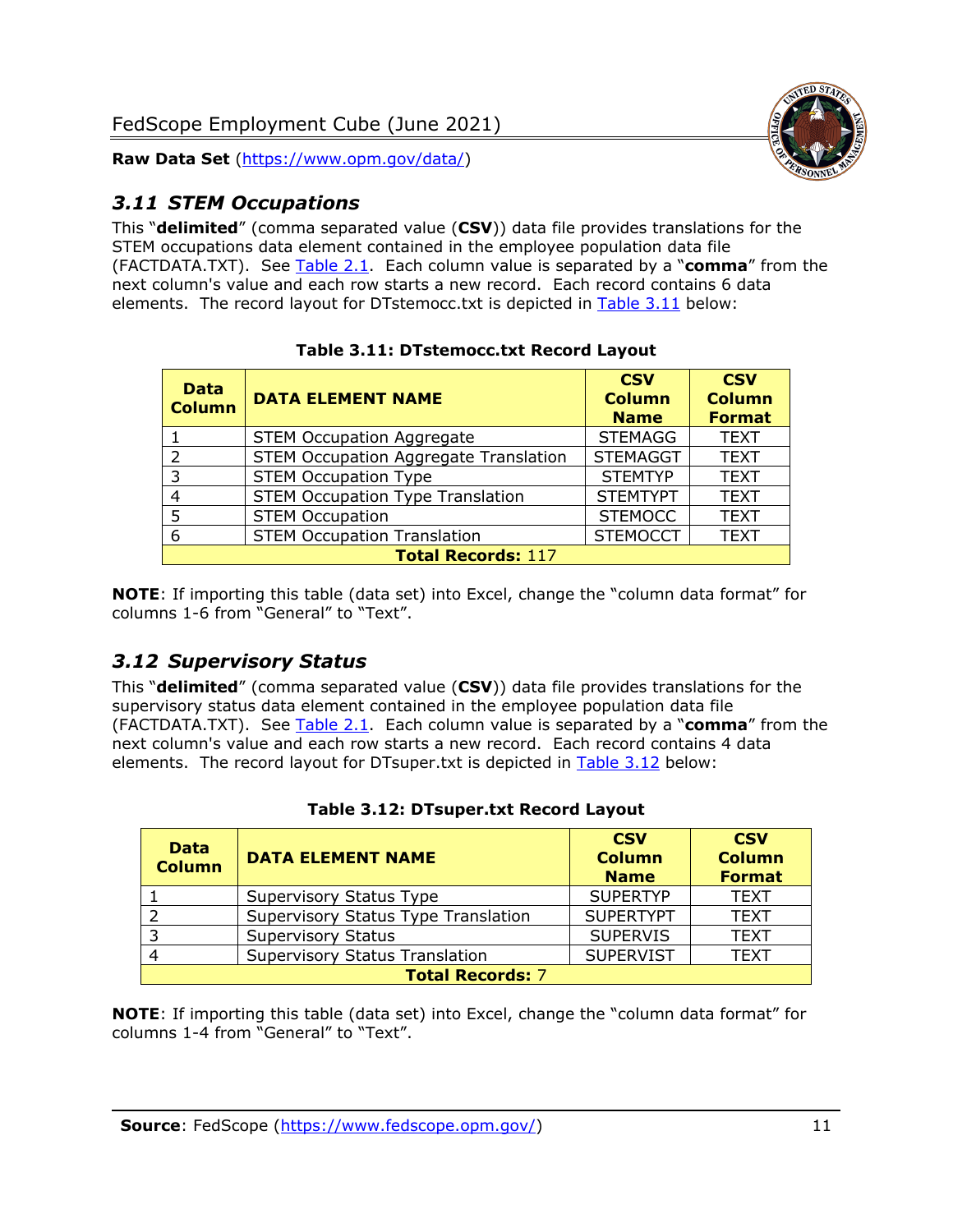



### <span id="page-12-0"></span>*3.13 Type of Appointment*

This "**delimited**" (comma separated value (**CSV**)) data file provides translations for the type of appointment data element contained in the employee population data file (FACTDATA.TXT). See [Table 2.1.](#page-4-0) Each column value is separated by a "**comma**" from the next column's value and each row starts a new record. Each record contains 4 data elements. The record layout for DTtoa.txt is depicted in [Table 3.13](#page-12-2) below:

<span id="page-12-2"></span>

| <b>Data</b><br><b>Column</b> | <b>DATA ELEMENT NAME</b>             | <b>CSV</b><br><b>Column</b><br><b>Name</b> | <b>CSV</b><br><b>Column</b><br><b>Format</b> |
|------------------------------|--------------------------------------|--------------------------------------------|----------------------------------------------|
|                              | Type of Appointment Type             | <b>TOATYP</b>                              | <b>TEXT</b>                                  |
|                              | Type of Appointment Type Translation | <b>TOATYPT</b>                             | <b>TEXT</b>                                  |
| 3                            | Type of Appointment                  | TOA                                        | <b>TEXT</b>                                  |
|                              | Type of Appointment Translation      | <b>TOAT</b>                                | <b>TEXT</b>                                  |
| <b>Total Records: 21</b>     |                                      |                                            |                                              |

#### **Table 3.13: DTtoa.txt Record Layout**

**NOTE**: If importing this table (data set) into Excel, change the "column data format" for columns 1-4 from "General" to "Text".

#### <span id="page-12-1"></span>*3.14 Work Schedule*

This "**delimited**" (comma separated value (**CSV**)) data file provides translations for the work schedule data element contained in the employee population data file (FACTDATA.TXT). See [Table 2.1.](#page-4-0) Each column value is separated by a "**comma**" from the next column's value and each row starts a new record. Each record contains 4 data elements. The record layout for DTwrksch.txt is depicted in [Table 3.14](#page-12-3) below:

<span id="page-12-3"></span>

| <b>Data</b><br><b>Column</b> | <b>DATA ELEMENT NAME</b>         | <b>CSV</b><br><b>Column</b><br><b>Name</b> | <b>CSV</b><br><b>Column</b><br><b>Format</b> |
|------------------------------|----------------------------------|--------------------------------------------|----------------------------------------------|
|                              | Work Schedule Type               | <b>WSTYP</b>                               | <b>TEXT</b>                                  |
|                              | Work Schedule Type Translation   | <b>WSTYPT</b>                              | <b>TEXT</b>                                  |
| -3                           | Work Schedule                    | <b>WORKSCH</b>                             | <b>TEXT</b>                                  |
|                              | <b>Work Schedule Translation</b> | <b>WORKSCHT</b>                            | <b>TEXT</b>                                  |
| <b>Total Records: 12</b>     |                                  |                                            |                                              |

#### **Table 3.14: DTwrksch.txt Record Layout**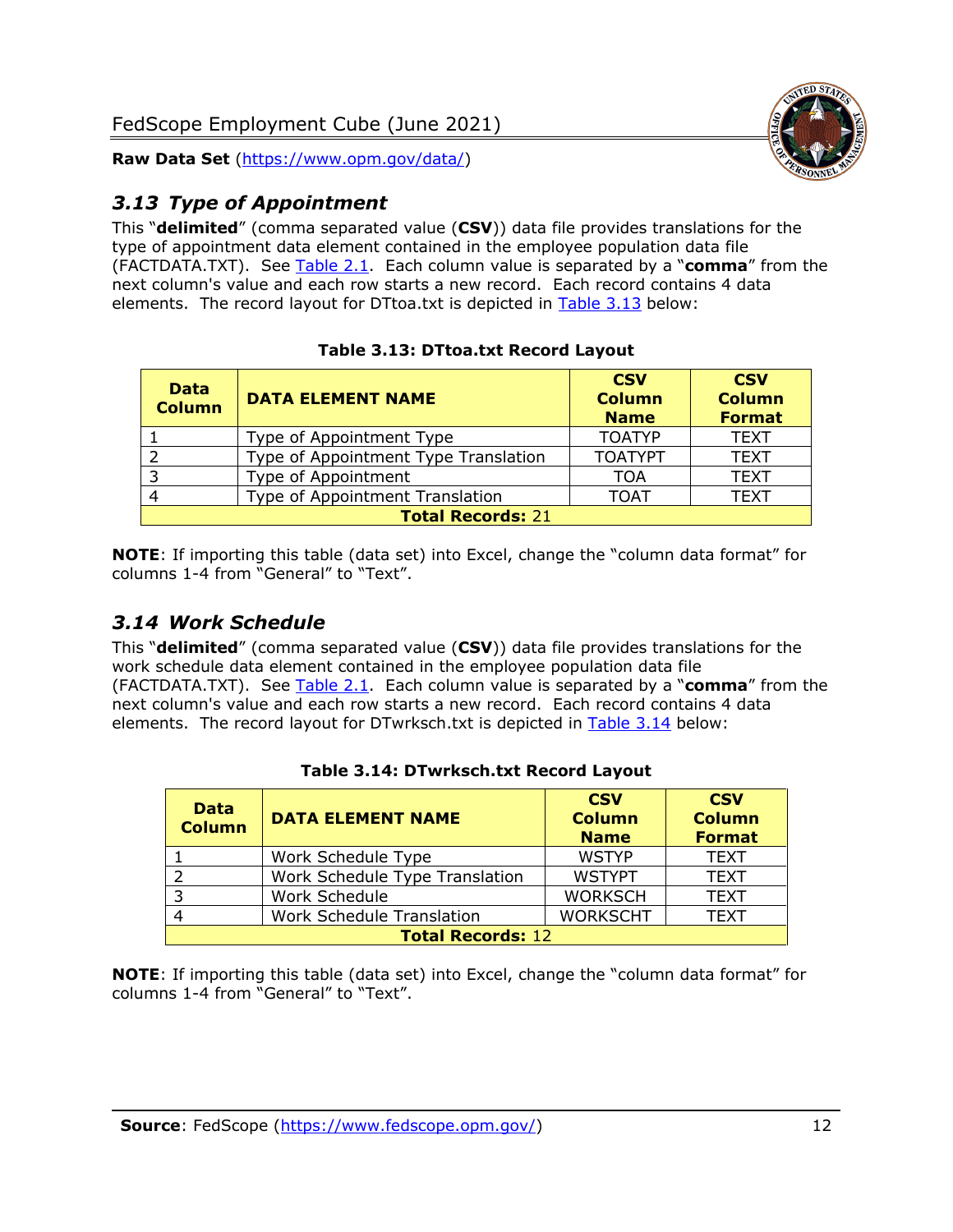

#### <span id="page-13-0"></span>*3.15 Work Status*

This "**delimited**" (comma separated value (**CSV**)) data file provides translations for the work status data element contained in the employee population data file (FACTDATA.TXT). See [Table 2.1.](#page-4-0) Each column value is separated by a "**comma**" from the next column's value and each row starts a new record. Each record contains 2 data elements. The record layout for DTwkstat.txt is depicted in [Table 3.15](#page-13-2) below:

<span id="page-13-2"></span>

| <b>Data</b><br><b>Column</b> | <b>DATA ELEMENT NAME</b>       | <b>CSV</b><br><b>Column</b><br><b>Name</b> | <b>CSV</b><br><b>Column</b><br><b>Format</b> |
|------------------------------|--------------------------------|--------------------------------------------|----------------------------------------------|
|                              | <b>Work Status</b>             | <b>WORKSTAT</b>                            | <b>TFXT</b>                                  |
|                              | <b>Work Status Translation</b> | <b>WORKSTATT</b>                           | <b>TFXT</b>                                  |
| <b>Total Records: 2</b>      |                                |                                            |                                              |

#### **Table 3.15: DTwkstat.txt Record Layout**

**NOTE**: If importing this table (data set) into Excel, change the "column data format" for columns 1-2 from "General" to "Text".

#### <span id="page-13-1"></span>*3.16 Date*

This "**delimited**" (comma separated value (**CSV**)) data file provides translations for the status file month date data element contained in the employee population data file (FACTDATA.TXT). See [Table 2.1.](#page-4-0) Each column value is separated by a "**comma**" from the next column's value and each row starts a new record. Each record contains 2 data elements. The record layout for DTdate.txt is depicted in [Table 3.16](#page-13-3) below:

<span id="page-13-3"></span>

| <b>Data</b><br><b>Column</b> | <b>DATA ELEMENT NAME</b>     | <b>CSV</b><br><b>Column</b><br><b>Name</b> | <b>CSV</b><br><b>Column</b><br><b>Format</b> |
|------------------------------|------------------------------|--------------------------------------------|----------------------------------------------|
|                              | File Date                    | <b>DATECODE</b>                            | <b>TFXT</b>                                  |
|                              | <b>File Date Translation</b> | <b>DATECODET</b>                           | TFXT                                         |
| <b>Total Records: 1</b>      |                              |                                            |                                              |

#### **Table 3.16: DTdate.txt Record Layout**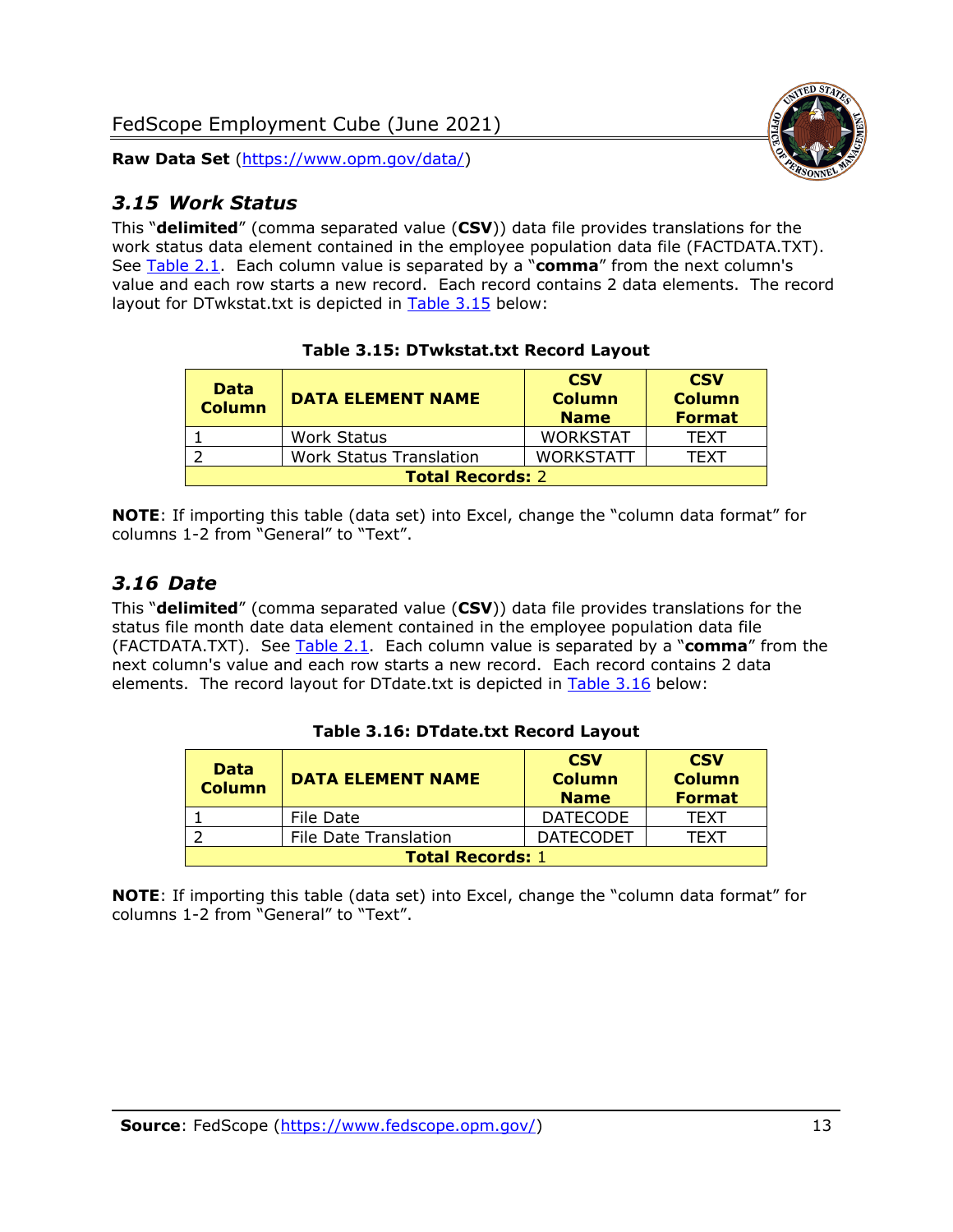### <span id="page-14-0"></span>*3.17 Employment*

There is no translation file for this data element. Every record in the employee population data file (FACTDATA.TXT) contains a value of "1" for this field. See Chapter  $4.17$  for definition of [Employment.](#page-17-0)

# <span id="page-14-1"></span>*3.18 Average Salary*

There is no translation file for this data element. See Chapter  $4.18$  for definition of Average [Salary](#page-17-1) [Average Salary.](#page-17-1)

#### <span id="page-14-2"></span>*3.19 Average Length of Service*

There is no translation file for this data element. See Chapter  $4.19$  for definition of Average [Length of Service](#page-17-2)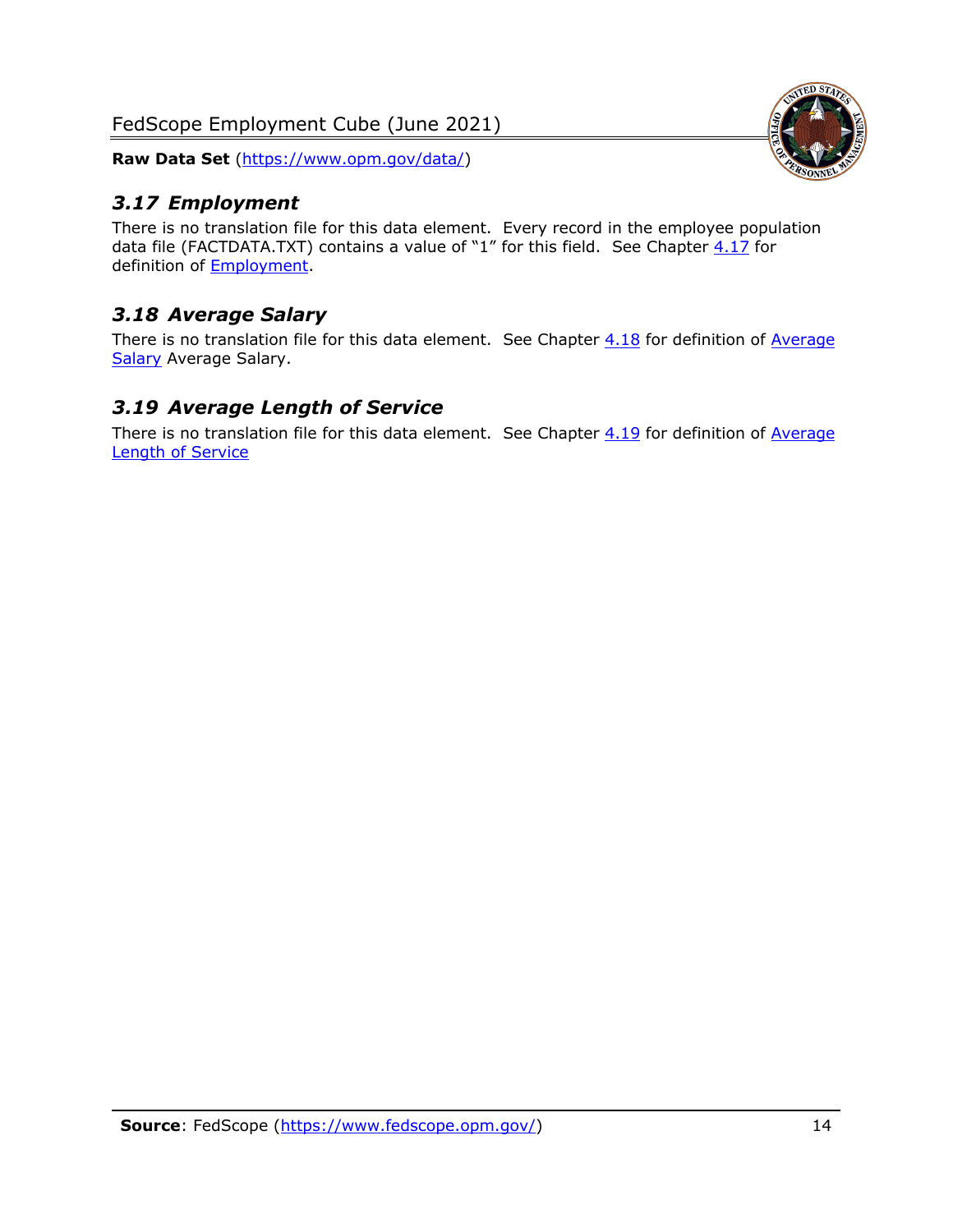

# <span id="page-15-0"></span>**4 DATA DEFINITIONS**

#### <span id="page-15-1"></span>*4.1 Agency*

<span id="page-15-2"></span>The employing organization.

#### *4.2 Location*

The official duty station of an employee. Locations in the United States are defined in terms of states. Locations outside the United States are defined in terms of countries and U.S. territories.

### <span id="page-15-3"></span>*4.3 Age*

An employee's age. Age is displayed in five-year intervals, except for an initial interval of less than 20 years and a final interval of 65 years or more.

#### <span id="page-15-4"></span>*4.4 Education Level*

<span id="page-15-5"></span>The extent of an employee's educational attainment from an accredited institution.

#### *4.5 General Schedule & Equivalent Grade*

The General Schedule grade for pay plans in the General Schedule and Equivalent pay plan category (See [Pay Plan & Grade\)](#page-16-0).

#### <span id="page-15-6"></span>*4.6 Length of Service*

The number of years of Federal civilian employment, creditable military service, and other service made creditable by specific legislation. Length of service is grouped by five-year intervals, except for:

- a. the initial intervals of less than 1 year, 1-2 years, and 3-4 years and
- b. the final interval of 35 years or more.

#### <span id="page-15-7"></span>*4.7 Occupation*

<span id="page-15-8"></span>An employee's occupation as defined by the Office of Personnel Management (OPM).

#### *4.8 Occupation Category*

Occupational categories are defined by the educational requirements of the occupation and the subject matter and level of difficulty or responsibility of the work.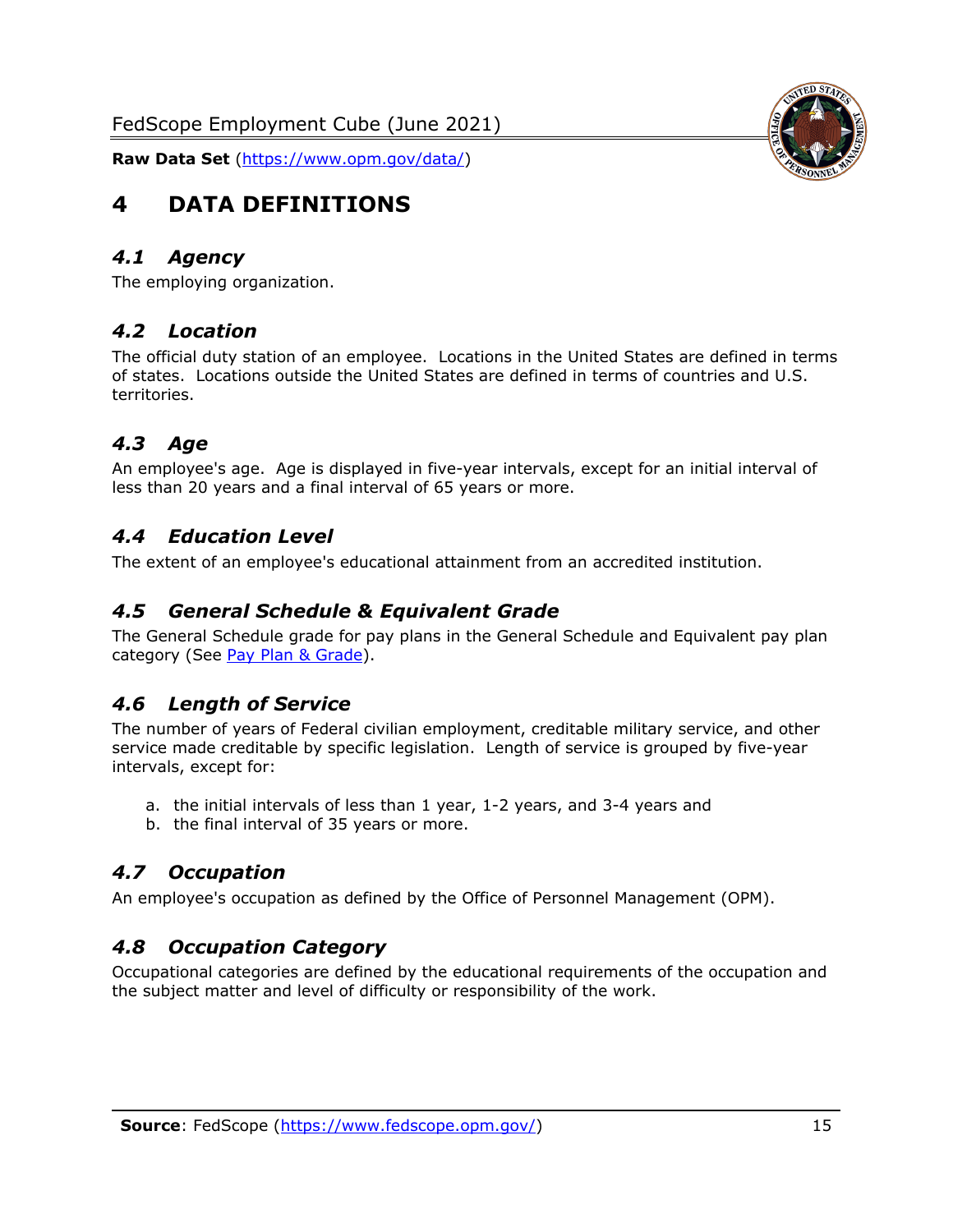

#### <span id="page-16-0"></span>*4.9 Pay Plan & Grade*

The pay system and, where applicable, the grade used to determine an employee's basic pay rate. Grade denotes a hierarchical position in a pay plan and is sometimes referred to as level, class, rank, or pay band.

## <span id="page-16-1"></span>*4.10 Salary Level*

An employee's adjusted basic pay, which is an annualized rate of pay. Adjusted basic pay is the sum of an employee's rate of basic pay plus any locality comparability payment and/or special pay adjustment for law enforcement officers. Salaries are grouped by \$10,000 intervals, except for an initial interval of less than \$20,000 and a final interval of \$180,000 or more.

An employee's actual earnings may be more or less than the annualized rate because of factors such as overtime, shift differentials, less than full time work, or leave without pay.

### <span id="page-16-2"></span>*4.11 STEM Occupations*

Listing of occupations grouped into the following four occupational series:

- 1. **S**cience
- 2. **T**echnology
- 3. **E**ngineering
- 4. **M**athematics

#### <span id="page-16-3"></span>*4.12 Supervisory Status*

The nature of managerial, supervisory, or non-supervisory responsibility assigned to an employee's position.

#### <span id="page-16-4"></span>*4.13 Type of Appointment*

<span id="page-16-5"></span>An employee's appointment in terms of permanence and competitiveness.

#### *4.14 Work Schedule*

<span id="page-16-6"></span>The time basis on which an employee is scheduled to work.

#### *4.15 Work Status*

A combination of Type of Appointment and Work Schedule data elements. The Work Status data element is limited to "Non-Seasonal Full Time Permanent" and "Other Employees".

#### <span id="page-16-7"></span>*4.16 Date*

<span id="page-16-8"></span>The file date (e.g. June 2021 represented by 202106).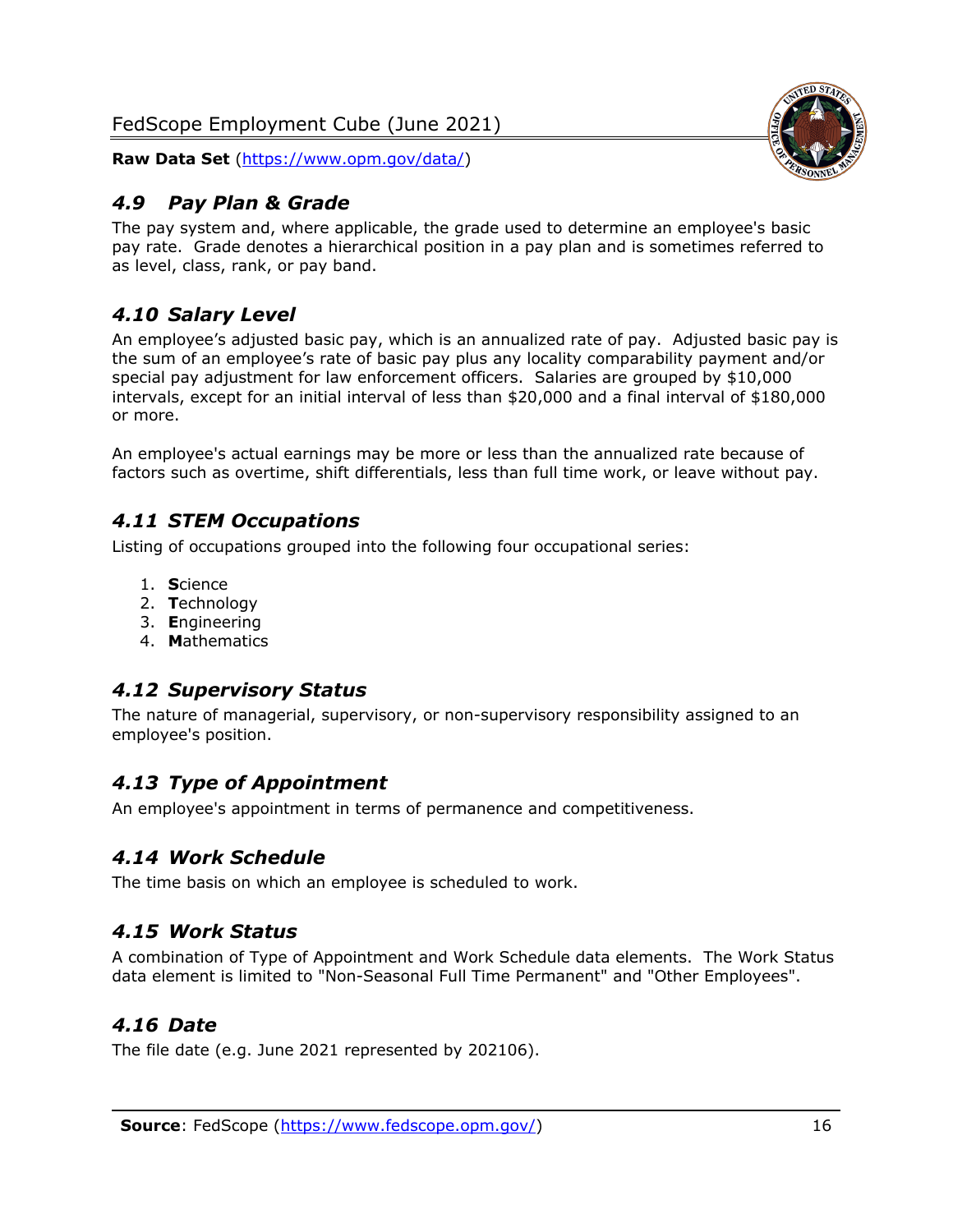<span id="page-17-0"></span>

A measure representing the number of employees in pay status at the end of the quarter (or end of the pay period prior to the end of the quarter).

## <span id="page-17-1"></span>*4.18 Average Salary*

A measure representing the average adjusted basic pay, an annualized rate of pay. Adjusted basic pay is the sum of an employee's rate of basic pay and any locality comparability payment and/or special pay adjustment for law enforcement officers.

An employee's actual earnings may be more or less than the annualized rate because of factors such as overtime, shift differentials, less than full time work, or leave without pay.

Invalid salary values are excluded from the average. A large number of invalid values could invalidate the average. To obtain counts of invalid values, display the data using the Salary Level dimension (See [Salary Level\)](#page-16-1).

### <span id="page-17-2"></span>*4.19 Average Length of Service*

A measure representing the average number of years of Federal civilian employment and creditable military service.

Invalid values are excluded from the average. A large number of invalid values could invalidate the average. To obtain counts of invalid values, display the data using the Length of Service dimension (See [Length of Service\)](#page-15-6).